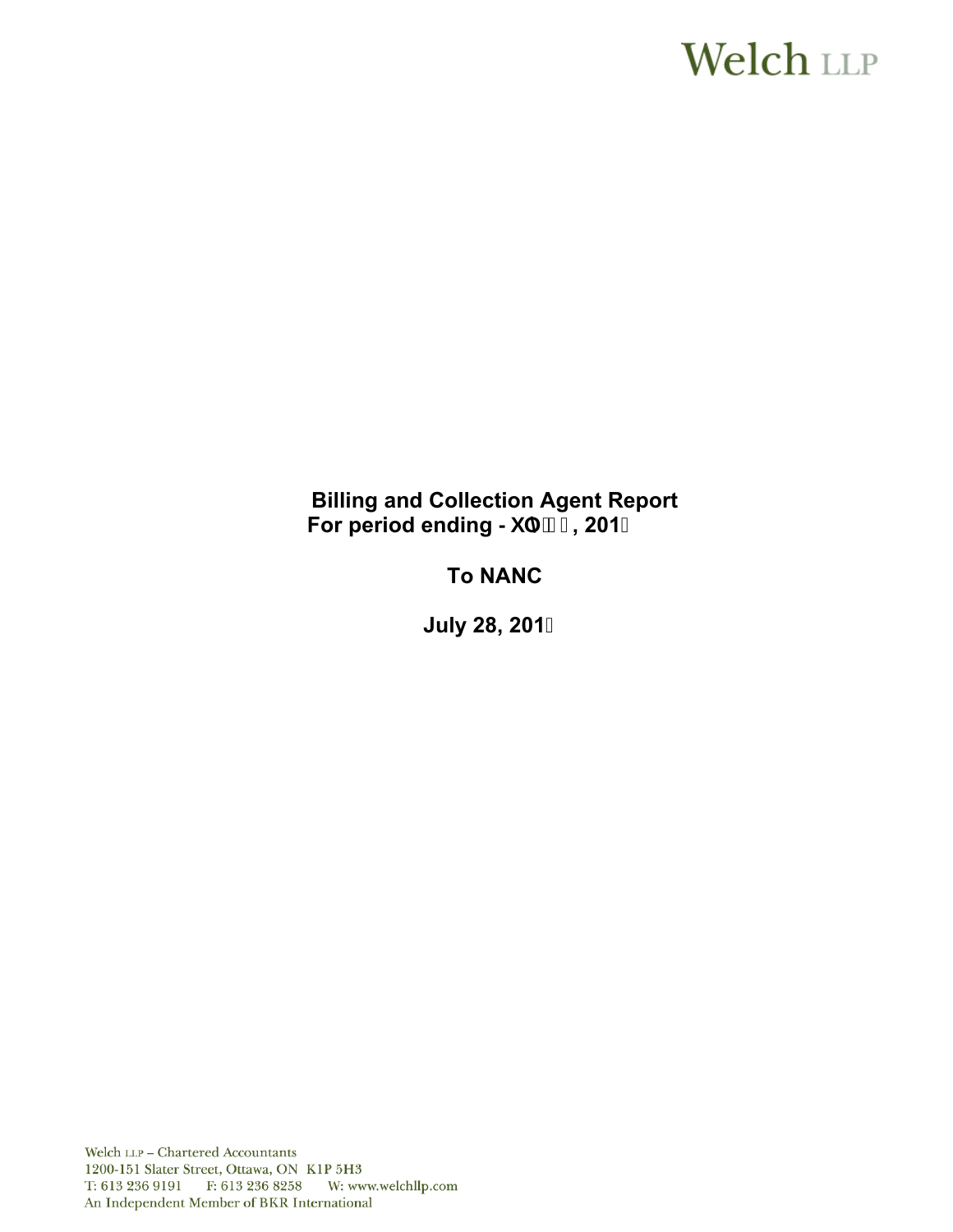### **NANPA FUND STATEMENT OF FINANCIAL POSITION JULY 31, 2012**

| <b>Assets</b>                                                         |                 |
|-----------------------------------------------------------------------|-----------------|
| Cash Balance in bank account                                          | \$<br>3,262,098 |
| Receivable from US Carriers<br>582,969                                |                 |
| Receivable from Canada                                                |                 |
| Receivable from Caribbean countries<br>5,237                          |                 |
| Receivables forwarded to FCC for collection (Over 90 days)<br>126,872 |                 |
| Allowance for uncollectible accounts<br>(221,800)                     | 493,278         |
| Prepaid maintenance contract                                          |                 |
| <b>Total assets</b>                                                   | 3,755,376       |
| Less: Accrued liabilities (see below for makeup)                      | (566, 156)      |
| <b>Fund balance</b>                                                   | \$<br>3,189,220 |
|                                                                       |                 |

**Makeup of Accrued Liabilities** (see following page for additional details)

| Welch LLP                             | 23.443       |
|---------------------------------------|--------------|
| <b>NEUSTAR Pooling 1K Block</b>       | 181.615      |
| NEUSTAR Pooling - pANI administration | 74.934       |
| <b>NEUSTAR NANP Administration</b>    | 276.207      |
| Data Collection Agent - USAC          | 9,957        |
|                                       | 566,156<br>S |

**\*\*\*\*\*\*\*\*\*\*\*\*\*\*\*\*\*\*\*\*\*\*\*\*\*\*\*\*\*\*\*\*\*\*\*\*\*\*\*\*\*\*\*\*\*\*\*\*\*\*\*\*\*\*\*\*\*\*\*\*\*\*\*\*\*\*\*\*\*\*\*\*\*\*\*\*\***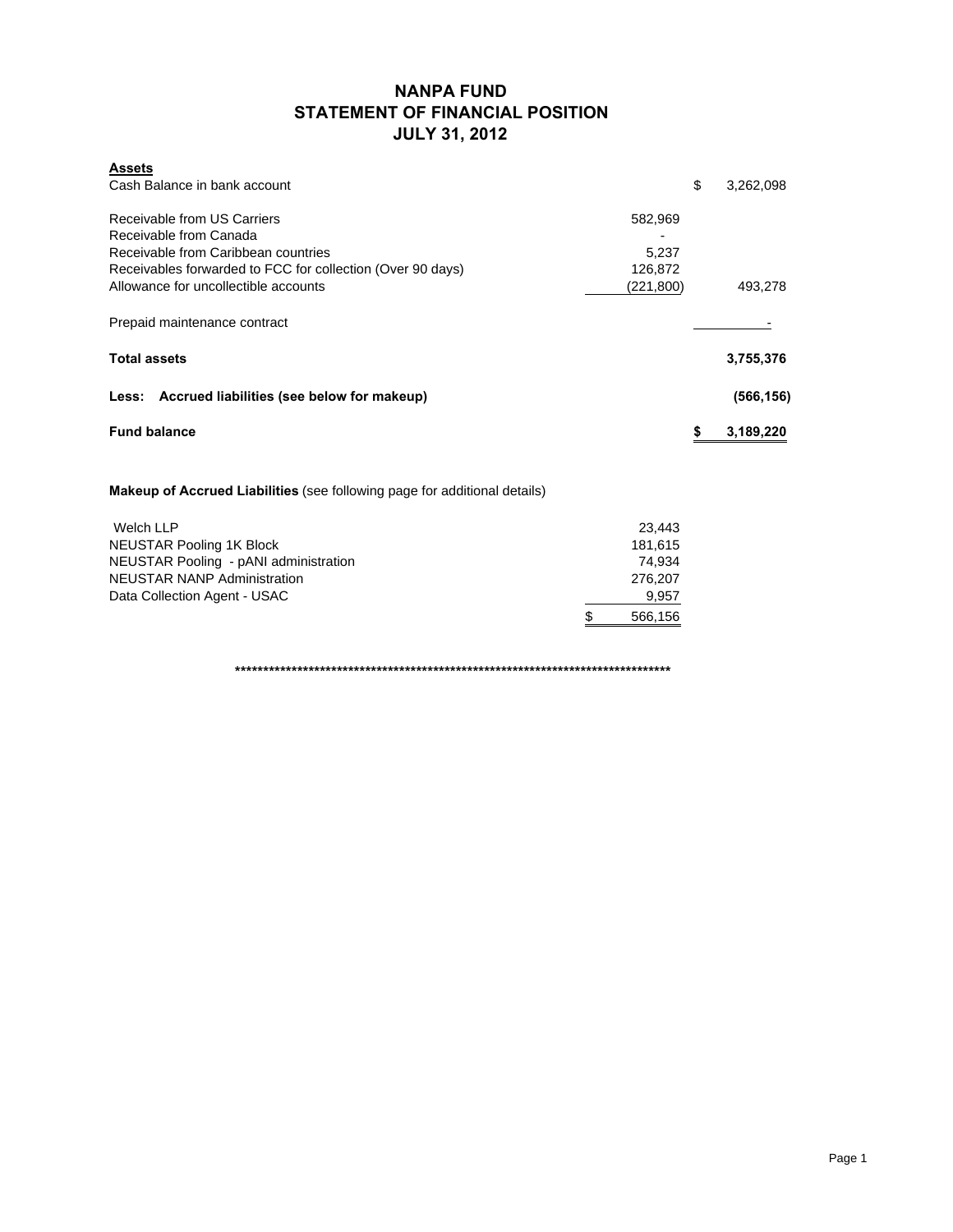#### **NANPA FUND FORECASTED STATEMENT OF CHANGES IN FUND BALANCE JULY 2012 TO JUNE 2013**

|                                                |            | Actual                 |                        |                        |                      |                          |                      | <b>Budgeted</b>     |                       |                                   |                       |                         |                         |                         |                     | Variance between                               |
|------------------------------------------------|------------|------------------------|------------------------|------------------------|----------------------|--------------------------|----------------------|---------------------|-----------------------|-----------------------------------|-----------------------|-------------------------|-------------------------|-------------------------|---------------------|------------------------------------------------|
|                                                |            | <b>Jul-12</b>          | Aug-12                 | Sep-12                 | Oct-12               | <b>Nov-12</b>            | Dec-12               | <b>Jan-13</b>       | Feb-13                | <b>Mar-13</b>                     | Apr-13                | $May-13$                | Jun-13                  | <b>Total</b>            | <b>Budget</b>       | forecasted results and<br>budget at June 30/13 |
| Revenue<br><b>International Contributions</b>  |            |                        |                        |                        |                      |                          |                      |                     |                       |                                   |                       |                         |                         |                         |                     |                                                |
| Canada<br>Caribbean countries                  | (1)<br>(1) | 13,106<br>16,290       | 6,553<br>$\sim$        | 6,553<br>$\sim$        | 6,553<br>$\sim$      | 6,553<br>$\sim$          | 6,553<br>$\sim$      | 6,553<br>$\sim$     | 6,553<br>$\sim$       | 6,552<br>$\overline{\phantom{a}}$ | 6,552<br>$\sim$       | 6,552<br>$\sim$         | $\sim$                  | 78,633<br>16,290        | 78,633<br>16,290    | $\sim$                                         |
| <b>Total International Contributions</b>       |            | 29.396                 | 6,553                  | 6,553                  | 6,553                | 6.553                    | 6,553                | 6,553               | 6,553                 | 6,552                             | 6,552                 | 6,552                   | $\sim$                  | 94,923                  | 94,923              |                                                |
| Domestic Contributions - US carriers           | (1)        | 2,813,096              | 238,988                | 238.988                | 238.988              | 238.988                  | 238,988              | 238,988             | 238.988               | 238.988                           | 238.988               | 238,988                 |                         | 5,202,976               | 5,139,392           | 63,584                                         |
| Late filing fees for Form 499A                 | (2)        | 1,900                  |                        |                        |                      |                          |                      |                     |                       |                                   |                       |                         | 85,000                  | 86,900                  | 85,000              | 1,900                                          |
| Interest income                                | (3)        | 1,017                  | 500                    | 500                    | 500                  | 500                      | 500                  | 500                 | 500                   | 500                               | 500                   | 500                     | 500                     | 6,517                   | 6,000               | 517                                            |
| <b>Total revenue</b>                           |            | 2,845,409              | 246,041                | 246.041                | 246,041              | 246.041                  | 246,041              | 246,041             | 246.041               | 246,040                           | 246,040               | 246,040                 | 85,500                  | 5,391,316               | 5,325,315           | 66,001                                         |
|                                                |            |                        |                        |                        |                      |                          |                      |                     |                       |                                   |                       |                         |                         |                         |                     |                                                |
| <b>Expenses</b><br><b>NANPA Administration</b> | (4), (7)   | 276,207                | 276,207                | 276,207                | 276,207              | 276,207                  | 276,207              | 276,207             | 276,207               | 276,207                           | 160,804               | 160,804                 | 160,804                 | 2,968,275               | 1,632,000           | 1,336,275                                      |
| 1K Block Pooling Administration                | (4), (8)   | 181,614                | 181,614                | 181,614                | 181,614              | 181,614                  | 181,614              | 181,614             | 181,614               | 181,614                           | 181,614               | 181,614                 | 181,614                 | 2,179,368               | 2,179,368           |                                                |
| pANI                                           | (9)        | 74,935                 | 39,600                 | 9,973                  | 9,973                | 9,973                    | 9,973                | 9,973               | 9,972                 | 9,972                             | 9,972                 | 9,972                   | 9,972                   | 214,260                 | 214,260             |                                                |
| <b>Billing and Collection</b>                  |            |                        |                        |                        |                      |                          |                      |                     |                       |                                   |                       |                         |                         |                         |                     |                                                |
| Welch LLP<br>Data Collection Agent             | (4)<br>(5) | 23,443<br>5,042        | 23,443<br>5,667        | 23,443<br>5,667        | 23,443<br>5,667      | 23,443<br>5,667          | 23,443<br>5,667      | 23,443<br>5,667     | 23,443<br>5,667       | 23,443<br>5,666                   | 23,443<br>5,666       | 23,443<br>5,666         | 23,444<br>5,666         | 281,317<br>67,375       | 281,317<br>68,000   | 625)                                           |
| <b>Annual Operations Audit</b>                 | (6)        | $\sim$                 | $\sim$                 | 40,000                 | $\sim$               | $\sim$                   | $\sim$               | $\sim$              | $\sim$                | $\sim$                            | $\sim$                |                         | $\sim$                  | 40,000                  | 40,000              |                                                |
| <b>Bank Charges</b>                            | (10)       | 1,471                  | 1,925                  | 1,925                  | 1,925                | 1,925                    | 1,925                | 1,925               | 1,925                 | 1,925                             | 1,925                 | 1,925                   | 1,925                   | 22,646                  | 23,100              | 454)                                           |
| <b>Carrier Audits</b>                          | (11)       | $\sim$                 | $\sim$                 | $\sim$                 | $\sim$               | $\overline{\phantom{a}}$ |                      | $\sim$              | 300,000               | $\sim$                            | $\sim$                | $\sim$                  | $\sim$                  | 300,000                 | 300,000             |                                                |
| Bad debt expense                               | (12)       | 310                    | 3,334                  | 3,334                  | 3,334                | 3,333                    | 3,333                | 3,333               | 3,333                 | 3,333                             | 3,333                 | 3,333                   | 3,333                   | 36,976                  | 40,000              | 3,024                                          |
| <b>Total expenses</b>                          |            | 563,022                | 531,790                | 542,163                | 502,163              | 502,162                  | 502,162              | 502,162             | 802,161               | 502,160                           | 386,757               | 386,757                 | 386,758                 | 6,110,217               | 4,778,045           | 1,332,172                                      |
| Net revenue (expenses)                         |            | 2,282,387              | 285,749)               | 296,122)               | 256,122)             | 256,121) (               | 256,121)             | 256,121)            | 556,120)              | 256,120) (                        | 140,717)              | 140,717) (              | $301,258$ ) (           | 718,901)                | 547,270             | 1,266,171)                                     |
| Opening fund balance                           |            | 906,833                | 3,189,220              | 2,903,471              | 2,607,349            | 2,351,227                | 2,095,106            | 1,838,985           | 1,582,864             | 1,026,744                         | 770,624               | 629,907                 | 489,190                 | 906,833                 | 952,730             | 45,897                                         |
| <b>Closing fund balance</b>                    |            | 3,189,220              | 2,903,471              | 2,607,349              | 2,351,227            | 2,095,106                | 1,838,985            | 1,582,864           | 1,026,744             | 770,624                           | 629,907               | 489,190                 | 187,932                 | 187,932                 | 1,500,000           | 1,312,068                                      |
| Fund balance makeup:                           |            |                        |                        |                        |                      |                          |                      |                     |                       |                                   |                       |                         |                         |                         |                     |                                                |
| Contingency<br>Surplus                         |            | 1.500.000<br>1,689,220 | 1.500.000<br>1,403,471 | 1.500.000<br>1,107,349 | 1,500,000<br>851,227 | 1.500.000<br>595,106     | 1.500.000<br>338,985 | 1.500.000<br>82,864 | 1.500.000<br>473,256) | 1.500.000<br>729,376)             | 1.500.000<br>870,093) | 1.500.000<br>1,010,810) | 1,500,000<br>1,312,068) | 1,500,000<br>1,312,068) | 1,500,000<br>$\sim$ |                                                |
|                                                |            | 3,189,220              | 2,903,471              | 2,607,349              | 2,351,227            | 2,095,106                | 1,838,985            | 1,582,864           | 1,026,744             | 770,624                           | 629,907               | 489,190                 | 187,932                 | 187,932                 | 1.500.000           |                                                |

- 
- **(8)** No commentary

#### **Assumptions: Reconciliation of forecast at June 30, 2013 to budget**

| (1) The US carrier contributions for the period from July 2012 to June 2013 and the International contributions are based upon actual billings.                           | Budgeted fund balance at June 30/13 - contingency                                 | 1,500,000   |
|---------------------------------------------------------------------------------------------------------------------------------------------------------------------------|-----------------------------------------------------------------------------------|-------------|
| (2) These fees represent the \$100 late filing fee charged to those companies that do not file the Form 499A by the due date.                                             | Increase in fund balance between budget period (February 2012) and June 2012      | (45, 897)   |
| (3) Interest income projections are estimates                                                                                                                             | Additional billings over estimate from budget                                     | 63,584      |
| (4) The cost for 1K Block Pooling is based on the contract in force up to August 15, 2012.                                                                                | Late filing fees (reversal) for Form 499A                                         | 1,900       |
| The cost of NANPA Administration is based on the new contract.<br>The cost of B&C Agent is based on the interim contract with Welch LLP in force until December 31, 2012. | Over estimate of interest earned to date compared to budget                       | 517         |
| (5) The expense for the Data Collection Agent is based on estimate of costs by USAC for the 2012 calendar year.                                                           | NANP Admin - difference between budget and actual contract awarded                | (1,336,275) |
| (6) The cost for the annual operations audit performed by Ernst & Young is \$40,000.                                                                                      | NANP Admin - change orders issued                                                 |             |
| (7) No commentary                                                                                                                                                         | Additional billings from B & C Agent due to renewal of contract                   |             |
| (8) No commentary                                                                                                                                                         | Data Collection fees - Adiustment to actual from budget                           | 625         |
| (9) The cost of ongoing permanent pANI administration is an estimate.                                                                                                     |                                                                                   |             |
|                                                                                                                                                                           | Bad debts not budgeted for                                                        | 3,024       |
| (10) Bank fees are an expense to the Fund.                                                                                                                                | Pooling change orders                                                             |             |
| (11) The budget allowed \$300,000 for carrier audits.                                                                                                                     | Carrier audits that will not be performed                                         |             |
| (12) The allowance covers all accounts considered potentially uncollectible at July 31, 2012. This will be covered by the contingency allowance.                          | Permanent pANi that was expected to be paid during March - June 2011. See note 9. |             |
|                                                                                                                                                                           | Bank fees to be covered by Fund under new B&C Agent interim contract              | 454         |
|                                                                                                                                                                           | Forecasted fund balance at June 30/13                                             | 187.932     |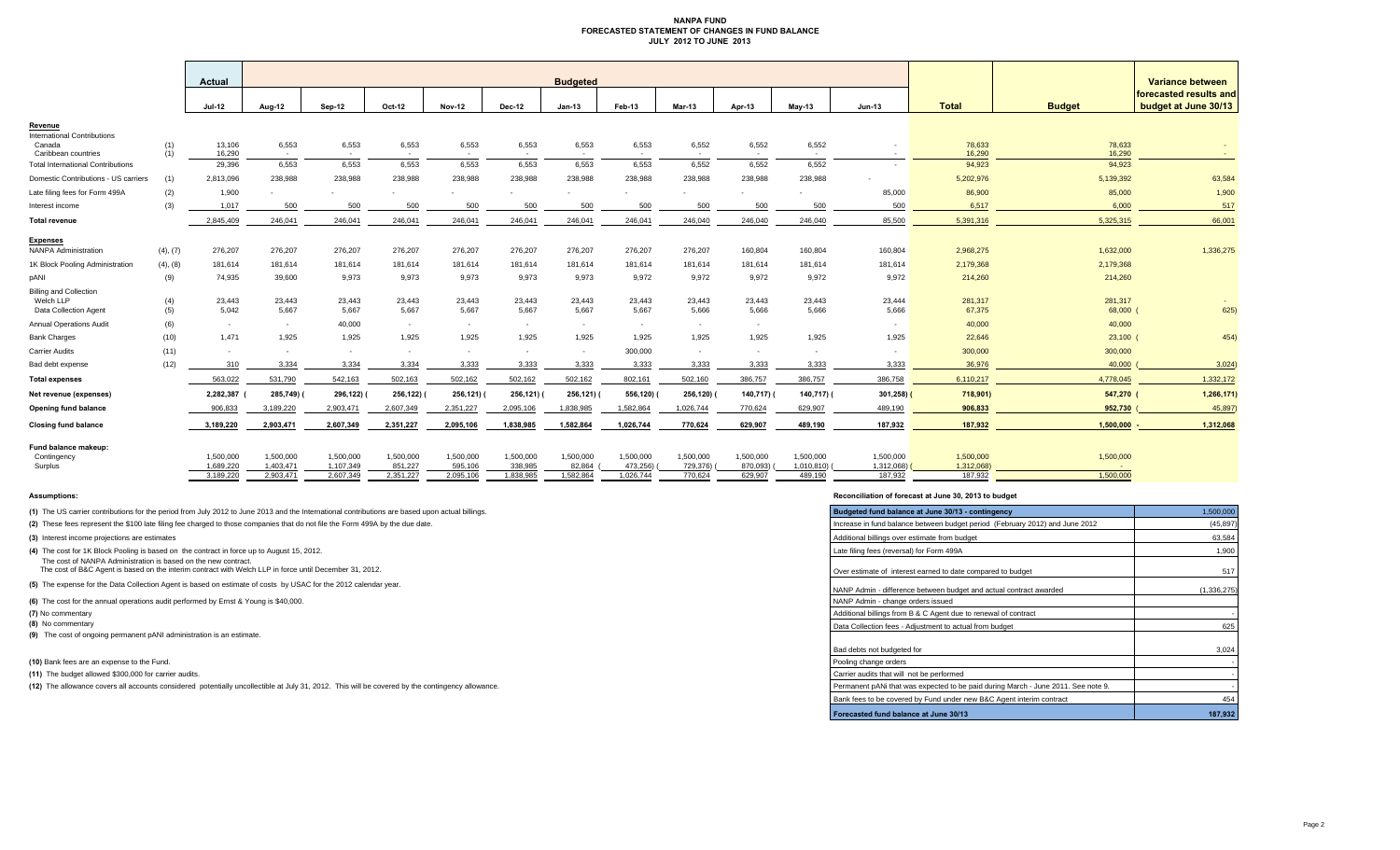#### **CURRENT AND FORECASTED LIABILITIES**

|                                                                                  |               |                                           | Current |         |         |         |         |         |               |         |  |
|----------------------------------------------------------------------------------|---------------|-------------------------------------------|---------|---------|---------|---------|---------|---------|---------------|---------|--|
|                                                                                  |               |                                           | Jul-12  | Aug-12  | Sep-12  | Oct-12  | Nov-12  | Dec-12  | <u>Jan-13</u> | Feb-13  |  |
| NEUSTAR - NANPA Administration contract                                          |               |                                           | 276,207 | 276,207 | 276,207 | 276,207 | 276,207 | 276,207 | 276,207       | 276,207 |  |
| - Payment authorized by the FCC in July                                          |               |                                           |         |         |         |         |         |         |               |         |  |
| June 2012                                                                        | 276,207       |                                           |         |         |         |         |         |         |               |         |  |
|                                                                                  |               |                                           |         |         |         |         |         |         |               |         |  |
|                                                                                  |               |                                           |         |         |         |         |         |         |               |         |  |
| - Authorization by the FCC has not been received for payment                     |               |                                           |         |         |         |         |         |         |               |         |  |
| <b>July 2012</b>                                                                 |               | \$<br>276,207<br>$\sim$                   |         |         |         |         |         |         |               |         |  |
|                                                                                  |               | 276,207<br>\$                             |         |         |         |         |         |         |               |         |  |
| <b>NEUSTAR - Block Pooling contract</b>                                          |               |                                           | 181,615 |         |         |         |         |         |               |         |  |
| - Payment authorized by the FCC in July                                          |               |                                           |         | 181,614 | 181,614 | 181,614 | 181,614 | 181,614 | 181,614       | 181,614 |  |
| June 2012                                                                        | \$<br>181,615 |                                           |         |         |         |         |         |         |               |         |  |
|                                                                                  |               |                                           |         |         |         |         |         |         |               |         |  |
| - Authorization by the FCC has not been received for payment<br><b>July 2012</b> |               | \$<br>181,615                             |         |         |         |         |         |         |               |         |  |
|                                                                                  |               | $\sim$                                    |         |         |         |         |         |         |               |         |  |
|                                                                                  |               | \$<br>181,615                             |         |         |         |         |         |         |               |         |  |
| Welch LLP - Billing & Collection Agent                                           |               |                                           | 23,443  | 23,443  | 23,443  | 23,443  | 23,443  | 23,443  | 23,443        | 23,443  |  |
| - Payment authorized by the FCC in July                                          |               |                                           |         |         |         |         |         |         |               |         |  |
| June 2012                                                                        | 23,443        |                                           |         |         |         |         |         |         |               |         |  |
|                                                                                  |               |                                           |         |         |         |         |         |         |               |         |  |
| - Authorization by the FCC has not been received for payment                     |               |                                           |         |         |         |         |         |         |               |         |  |
| <b>July 2012</b>                                                                 |               | \$<br>23,443                              |         |         |         |         |         |         |               |         |  |
|                                                                                  |               | $\overline{\phantom{a}}$                  |         |         |         |         |         |         |               |         |  |
|                                                                                  |               | \$<br>23,443                              |         |         |         |         |         |         |               |         |  |
| <b>USAC - Data Collection Agent</b>                                              |               |                                           | 9,957   | 5,667   | 5,667   | 5,667   | 5,667   | 5,667   | 5,667         | 5,667   |  |
| - Payment authorized by the FCC in July                                          |               |                                           |         |         |         |         |         |         |               |         |  |
| May 2012                                                                         | 4,274         |                                           |         |         |         |         |         |         |               |         |  |
|                                                                                  |               |                                           |         |         |         |         |         |         |               |         |  |
| - Authorization by the FCC has not been received for payment                     |               |                                           |         |         |         |         |         |         |               |         |  |
| June 2012                                                                        |               | 4,290<br>\$                               |         |         |         |         |         |         |               |         |  |
| <b>July 2012</b>                                                                 |               | 5,667                                     |         |         |         |         |         |         |               |         |  |
|                                                                                  |               | \$<br>9,957                               |         |         |         |         |         |         |               |         |  |
| <b>Carrier audits</b>                                                            |               |                                           |         |         |         |         |         |         |               | 300,000 |  |
|                                                                                  |               |                                           |         |         |         |         |         |         |               |         |  |
|                                                                                  |               |                                           |         |         |         |         |         |         |               |         |  |
| Ernst & Young LLP- Annual operations audit                                       |               | $\frac{\mathsf{s}}{\mathsf{s}}$<br>$\sim$ |         |         | 40,000  |         |         |         |               |         |  |
|                                                                                  |               |                                           |         |         |         |         |         |         |               |         |  |
| NEUSTAR - pANI administration                                                    |               |                                           | 74,934  | 39,600  | 9,973   | 9,973   | 9,973   | 9,973   | 9,973         | 9,973   |  |
|                                                                                  |               |                                           |         |         |         |         |         |         |               |         |  |
| - Payment authorized by the FCC in July                                          |               |                                           |         |         |         |         |         |         |               |         |  |
| June 2012                                                                        | 74,934        |                                           |         |         |         |         |         |         |               |         |  |
| - Authorization by the FCC has not been received for payment                     |               |                                           |         |         |         |         |         |         |               |         |  |
| <b>July 2012</b>                                                                 |               | $\frac{1}{2}$<br>74,934                   |         |         |         |         |         |         |               |         |  |
|                                                                                  |               |                                           |         |         |         |         |         |         |               |         |  |
|                                                                                  |               |                                           |         |         |         |         |         |         |               |         |  |
|                                                                                  |               |                                           |         |         |         |         |         |         |               |         |  |
| <b>Bank Fees</b>                                                                 |               |                                           |         | 1,925   | 1,925   | 1,925   | 1,925   | 1,925   | 1,925         | 1,925   |  |
|                                                                                  |               |                                           |         |         |         |         |         |         |               |         |  |
|                                                                                  |               |                                           |         |         |         |         |         |         |               |         |  |
| Total                                                                            |               |                                           | 566,156 | 528,456 | 538,829 | 498,829 | 498,829 | 498,829 | 498,829       | 798,829 |  |